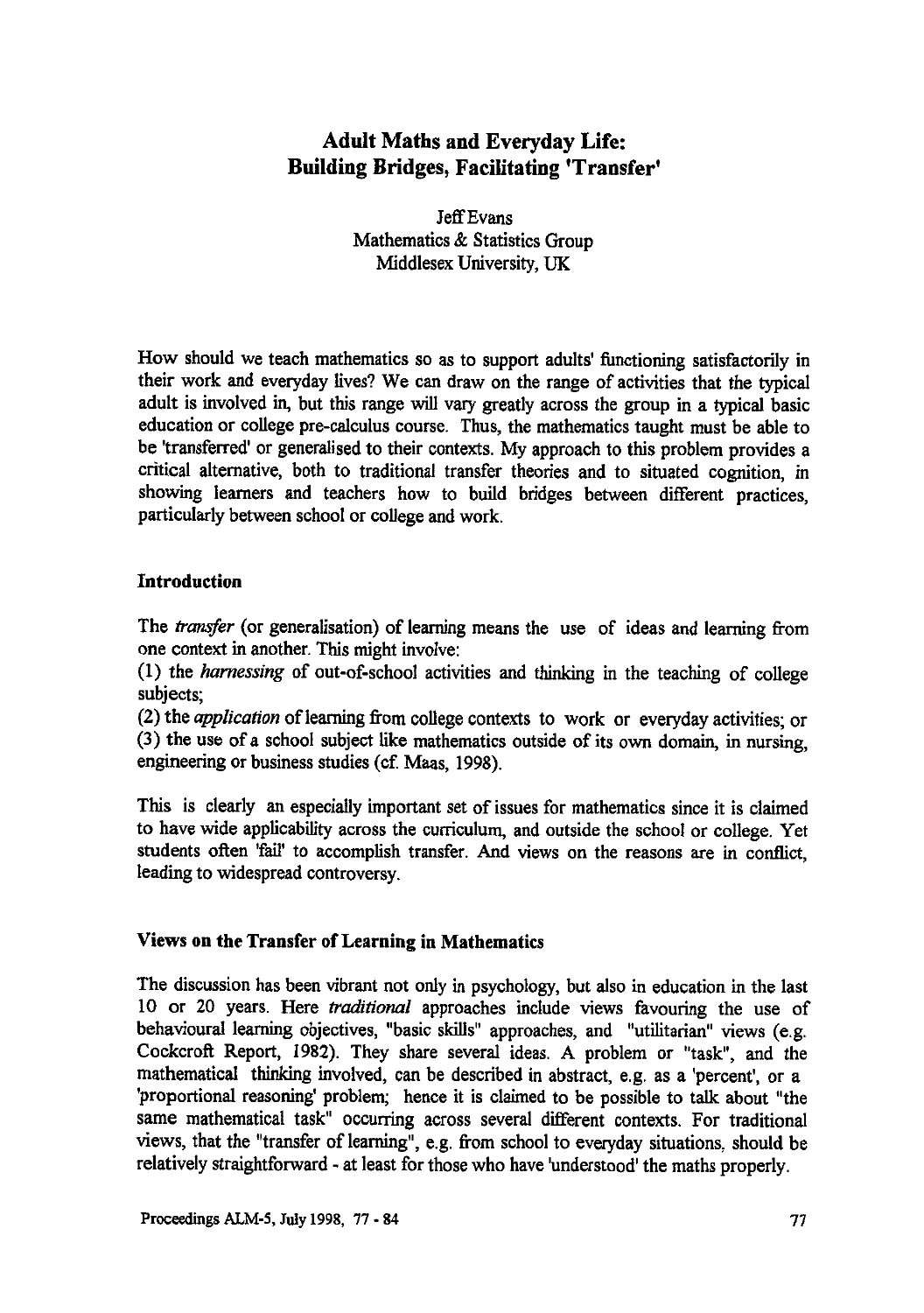**However, there are problems. As indicated above, one cannot** *depend* **on transfer being accomplished, by a particular learner, in a particular situation. And recent research has shown striking differences between performance in school tasks, and that in work, or everyday situations (e.g. Lave, 1988; Nunes at al., 1993).**

**Thus critical positions have emerged - in particular, the** *strong form* **of situated cognition. Its proponents argue, citing Jean Lave (1988), that there is a** *disjunction* **between doing maths problems in school, and in everyday life, as these different contexts are characterised by different** *structuring resources* **(e.g. ongoing activities, social relationships). Subjects' thinking is** *specific* **to these settings, and to the different practices in play in them. Thus** *transfer* **of learning from school / academic contexts to outside ones is pretty hopeless.**

**However, there are problems with the situated cognition account, too. First, in its strong form, the view threatens a cul-de-sac: we are offered a proliferation of differently situated types of mathematical thinking, with high boundaries between them, and claims that the use of one type of thinking in another context is basically impossible (cf. Noss & Hoyles, 1996b, ch.2). Second, this approach seems to assume that practices and communities of practice can be seen as 'natural' - whereas I argue the need for description and** *analysis* **of the bases of different practices - in language or 'discourse'.**

**Meanwhile,** *Jean* **Lave's more recent work (Chaiklin and Lave, 1993; Lave, 1996) has moved on, acknowledging that no practice could ever be completely closed, or completely separated from other practices.. Her approach consists of studying learning within communities of practice, and the social relations, and identities across them.**

**This brief discussion (see also Evans, 1999a) suggests a need for a reformulation of the problem of transfer. Four crucial issues are discussed in the next section. Currently, a number of areas, besides mathematics education, are contributing to this reformulation, including developmental psychology (e.g. Nunes et al., 1993) and cognitive psychology (e.g. Anderson et al., 1996), and sociology of education (Muller and Taylor, 1995); see below. My approach further draws on discourse theory and poststructuralism; see e.g. Walkerdine (1988); Walkerdine and Girls & Maths Unit (1989); Evans and Tsatsaroni (1994, 1996); Evans (1999a, 1999b).**

## **Conceptualising Boundaries and Bridges**

**(1) how to characterise and differentiate the various contexts of thinking, activity and learning, and the related practices at play in them**

**In my approach,** *practices are* **activities such as school mathematics, research mathematics, nursing, banking, apprenticeship into tailoring, and shopping. Each practice is constituted by** *discourses.*

*Discourses* **are systems of ideas expressed in terms of** *signifiers* **and** *signifieds;* **signifiers are words, sounds, gestures, etc. and signifieds are conceptions, or what is meant. These**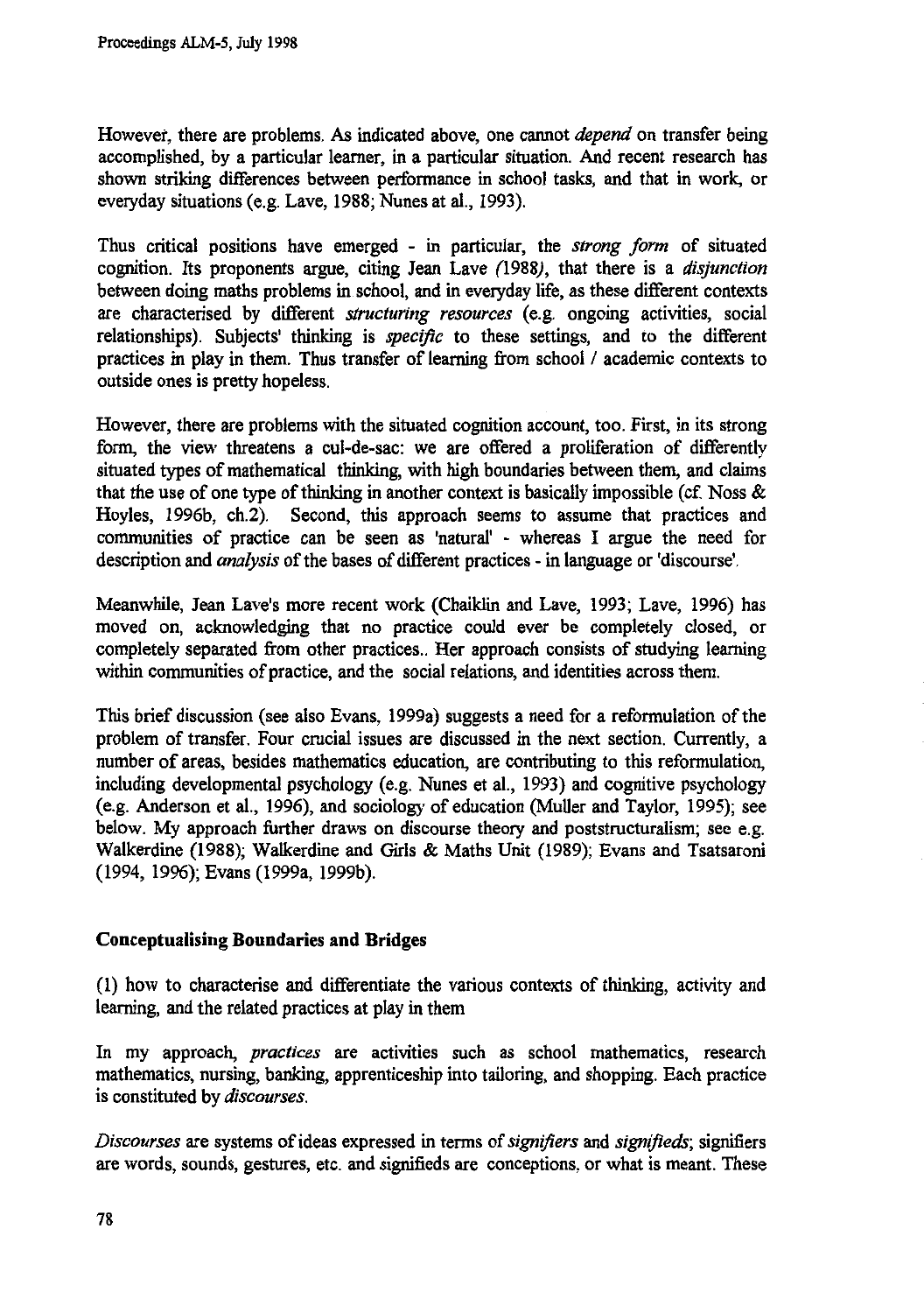**discourses give** *meaning* **to the practice by expressing its** *goals* **and** *values,* **and** *regulate* **it in** *a* **systematic way, by setting down standards of performance. Within a community of practice, there is a set of social relations (power, difference) - with different members of the community taking up different** *subject-positions.* **For example, the basic positions available in school mathematics are normally "teacher" and "pupil"; in shopping or streetselling, they would be "seller" and "buyer".**

**This approach, like situated cognition, recognises different practices as in principle distinct - e.g. school maths and everyday practices like street selling. But, my approach aims to avoid the** *cul-de-sac* **(see above), and to go further - by analysing the discourses involved through their relations of signification - relations of similarity and difference between signifiers and signifieds, and also devices such as metaphor and metonymy. So far this draws on de Saussure's structural linguistics. Going further, poststructuralist ideas about the inevitable tendency of the signifier to slip into other contexts, thereby making links with other discourses, and producing a play of multiple meanings, provide insight into meaning-making in mathematics; see the discussion of "shopping with mummy" below, and also e.g. Walkerdine (1988, Ch.2) on children's use of language to indicate relations of size, Brown (1994) and Evans and Tsatsaroni (1994, p.184).**

**Thus, rather than attempting to specify the context of a school maths problem by looking only at its wording - or by naming the context as if simply based in "natural" settings, as** *researchers* **we** *can* **describe it as socially constructed in discourse. This means:**

**(a) analysing the practices at play in the context, that would be involved in the 'positioning' of participants (Evans and Tsatsaroni, 1994); and**

**(b) attending to particular signifiers and their relations of similarity and difference, e.g. in reading interview transcripts.**

**(2) how to describe the relations between practices, and communities of practice, e.g. the boundaries or bridges between them**

**Contrary to the hopelessness of the strong form of situated cognition, I aim to build bridges between practices, by identifying areas where out-of-school practices might usefully "overlap" or inter-relate with school mathematics. This requires first of all that distinctions are made between those relations of signification in the learner's everyday practices that provide** *fruitful* **'points of inter-relation' with school maths, and those that may be** *misleading.* **An example of a misleading inter-relation would be the attempt to harness the use of "more" in the home - where its opposite is** *no more (as* **in "no more ice cream for you") - to help teach "more" vs.** *less as* **an oppositional couple at school. The pupils are likely to be confused because what appears to be 'the same' signifier has a different meaning (signified) in the home and the school discourses (Walkerdine and Girls & Mathematics Unit, 1989, pp.52-53).**

**Thus, Walkerdine argues that activity within one discourse - say, playing a particular card game - will help with (i.e. can be "harnessed" for) school maths in those, and only those, aspects of the game which are both contained in school maths and which enter into** *similar* **relations of signification (Walkerdine, 1988, pp. 115 ff.). This would suggest that knowing the order of precedence among the 13 cards of a traditional deck (2,3,4, ...**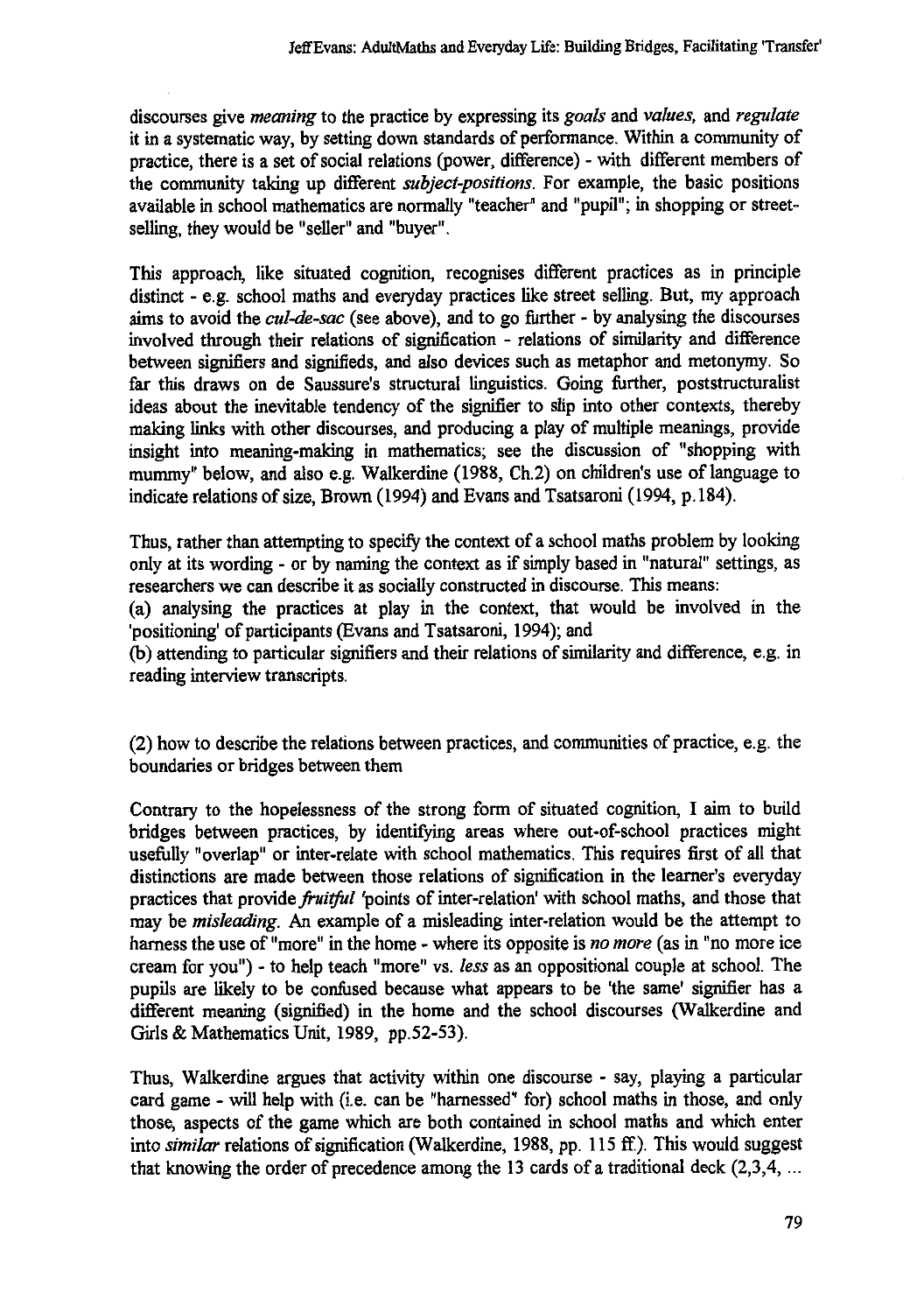9,10, Jack, Queen, King, Ace) would help a child to learn to count  $(1,2,3,...)$  - but only **up to a point. There are** *similarities* **in the identical orderings of cards and natural numbers between 2 and 10 - but, also, especially, the** *difference* **between the Ace and '1' must be made explicit. So we can broaden Walkerdine's stipulation of 'similar relations of signification' to mean 'similar or specifiably different'.**

**(3) acknowledging the importance of affect, motivation, etc.**

**Most accounts of mathematical thinking, including situated cognition, largely ignore the area of emotion. But "meanings are not just intellectual" (Walkerdine** *&* **Girls and Maths Unit, 1989, p.52). Thus, whenever a teacher reaches outside of mathematics for an example as illustration, the mathematics is "at risk"; e.g. when illustrating maths in the context of shopping with "Mummy", if the mother "has financial difficulties, ... is sick far away or deceased" (Adda, 1986, p.59). This is because of the fundamental character of language, its ability to produce "multiple meanings", as argued by poststructuralists (se above). Thus another reason that a particular set of relations of signification may not succeed in attempts to** *harness* **everyday life for school purposes, is that these relations may be** *distracting* **or** *distressing -* **and not only misleading.**

**Affect can be seen as the energy that powers reason (Buxton, 1981). Here, affect is understood as an emotional charge attached to particular words, gestures, and so on. This charge can flow from one signifier to another, along** *chains of meaning,* **by** *displacement* **(Evans and Tsatsaroni, 1996, p.355). (NOTE 1)**

**The quality and intensity of affective charges may often be a major influence in the success or failure of many attempts at transfer - an influence that has so far been largely ignored in the mathematics education literature.**

## **Implications for Teaching**

**(4) designing pedagogic practices that will facilitate harnessing and transfer**

**Besides seeking out fruitful (non-misleading, non-distracting) points of inter-relation, we must structure the pedagogic discourse so as to work systematically through a process of 'translation'. This involves a series of steps, where the signifiers and signifieds linked in one set of signs are transformed into a new set of signs, thereby creating new meanings. The several steps are held together by** *chains of meaning* **(Walkerdine, 1988, p.128ff.).**

**A simple example is that of a mother who, in discussing with her child the number of drinks needed for a party of the child's friends, manages to teach the child to count - by the following transformations from one step to another (Walkerdine, 1988, p.129):**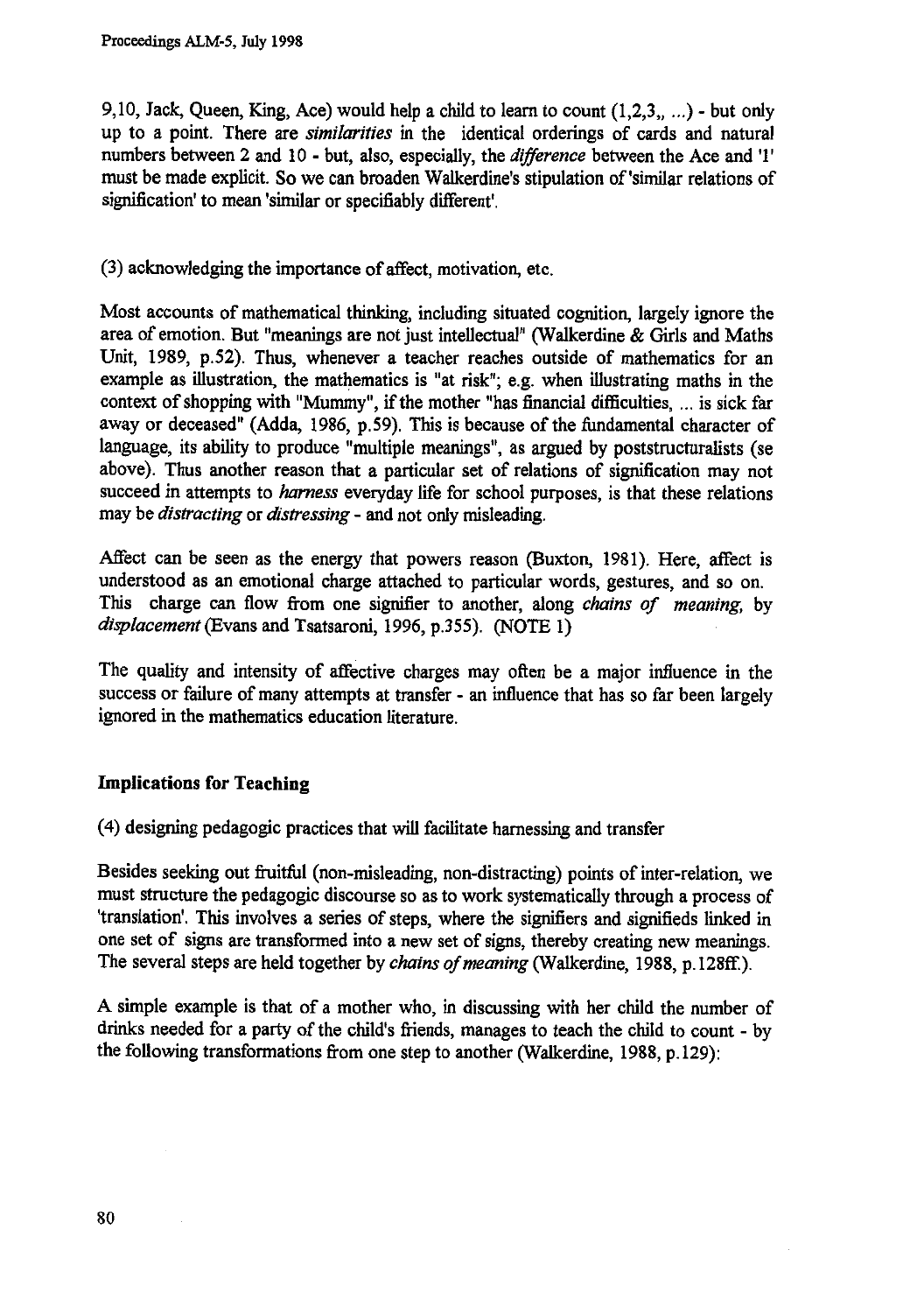| <b>Step</b> |                     |
|-------------|---------------------|
|             | 1 Child (signified) |
|             | Name (signifier)    |

- **2 Name** *(signified)* **Finger** *(iconic signifier)*
- **3 Finger** *(signified)* **Spoken Numeral** *(symbolic signifier)*
- **4 Spoken Numeral** *(signified)* **Written Numeral** *(symbolic signifier)*

**At the first step, the mother-teacher, encourages the child to form a sign linking the name of each child** *(signifier)* **with the "idea" of that child** *(signified).* **At each subsequent step, a new signifier (gesture, numeral) is linked to a new signified, which had been the signifier at the previous stage; each step thereby creates a new set of signs. The chain of meaning moves as follows: actual child (more precisely,** *the idea of* **the child) - name of child - iconic signifier - spoken symbolic signifier - written symbolic signifier.**

**Here, the different steps do not really represent different discourses, but they nevertheless show how a series of carefully constructed links between signifiers and signifieds could provide the bridges for crossing boundaries between discourses - here, between home practices and school maths.**

**Schliemann (1995), in a paper concerned with the viability of harnessing maths from everyday settings to help with learning school maths, reaches a conclusion similar to Walkerdine's (above) about the necessary conditions for transfer or generalisation:**

**... mathematical knowledge developed in everyday contexts is flexible and general. Strategies developed to solve problems in a specific context can be applied to other contexts,** *provided that the relations between the quantities in the target context are known by the subject as being related in the same manner as the quantities in the initial context are.* **(p.49, my emphasis; NOTE 2)**

**A set of useful guidelines for teaching / learning for transfer, can be based on the analysis above, and augmented from Anderson et al. (1996). An important principle is clearly to show learners how to perform a detailed analysis of the shared or similar components**  *and the different aspects -* **of the initial and target tasks. For a fuller discussion, see Evans (1999c).**

## **Implications for Research**

**In order to specify the context of a maths problem attempted in a particular setting, some of our research effort must be aimed at producing and analysing interview transcripts. To illustrate, I include a brief reference to one of my own research interviews: the responses of "Donald" to one of the problems presented to a sample of**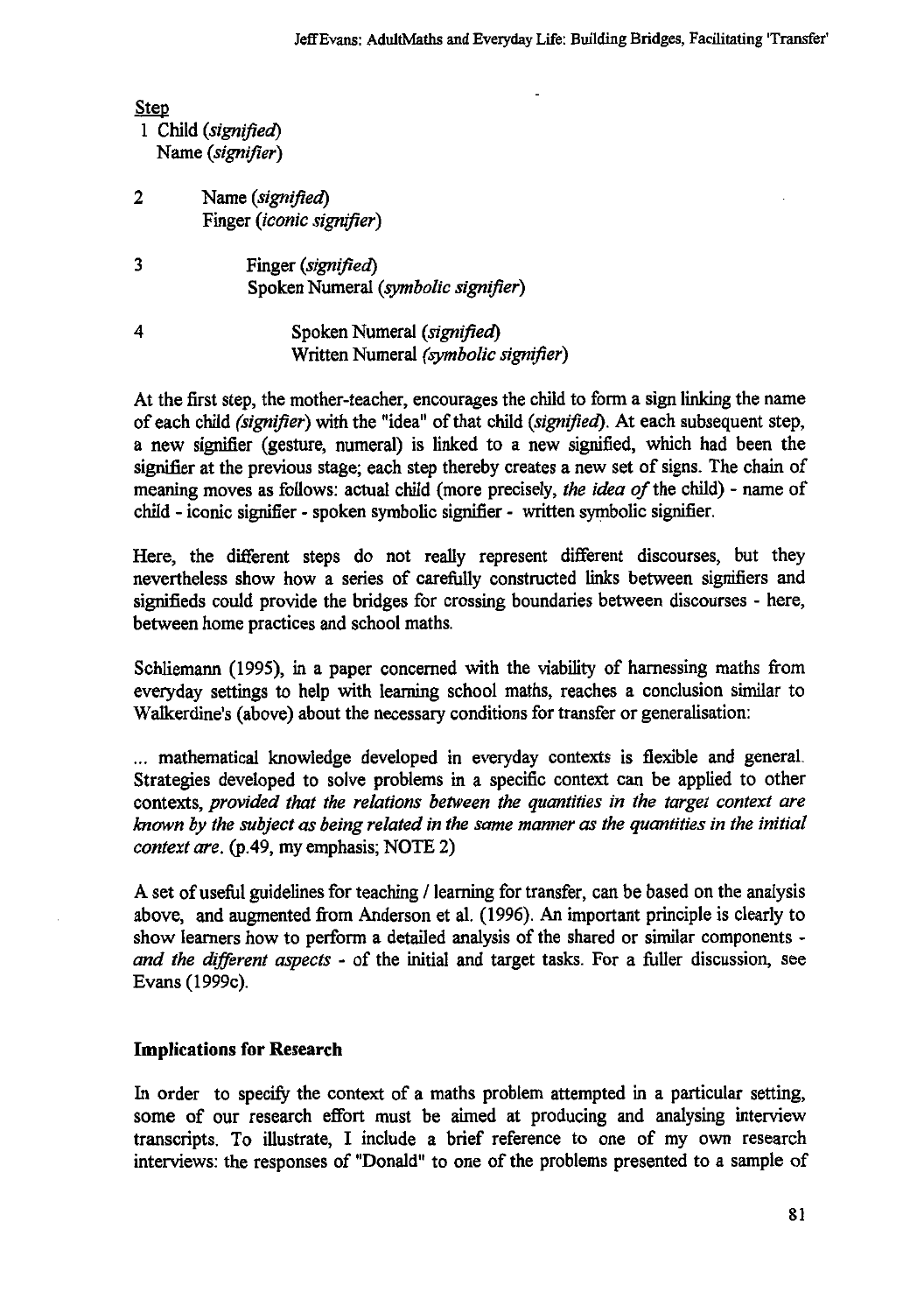**social science undergraduates - which concerned a graph showing how the price of gold varied over one day's trading in London (Evans, 1998, 1999b).**

**For these interviews, two practices were judged to be 'at play' - on the basis of the setting, the language used in the letter of invitation, the interviewer's scripted talk, and so on. These two discursive practices were 'college maths' (CM) and 'research interviewing' (RI). In addition, I judged, mostly from the particular subject's talk, what was the 'predominant positioning' of each during each crucial episode of their interview. In general, RI was considered to open up the possibility of the subject's positioning being in a practice from their non-college or previous 'lives; for the graph question, this noncollege practice was often a business practice of some kind.**

**The interview analysis shows several things:**

**(1) Donald is apparently able to focus on** *discursive similarities and differences* **between college maths and business maths (BM). He seems able to read the diagram as a "chart" (BM) or as a "graph" (CM), and to recognise the connections between a "trend" and a "gradient" (respectively).**

**(2) He is also aware of the different objectives in using the graph. In** *business,* **the objectives are competitive, to make comparisons across personnel or groups, or over time;** *in college maths,* **the objectives are more analytical, focused on the qualities of the curve, including the rate of change: He is aware of** *different values and standards of regulation,* **in particular** *of precision,* **required in the two discourses.**

**(3) He is also open about the** *different feelings* **evoked by the two practices. For example, his awareness of the different goals of the two practices (see above) is sometimes painful (Evans, 1998, 1999b).**

**(4)He is able and willing to use both college maths and money-market maths. Further he seems able to choose which practice to use to address the problem in the interview, to decide whether or not to apply his (more precise) college maths methods of calculating gradients to the problem of saying during which period of the day the price of interest was rising faster. Though not certain, it also appears that Donald is able to bridge the two practices, i.e. to transfer his college maths methods to deal with a problem involving charts, assuming he was convinced of the need.**

## **Conclusions**

**1. Continuity between practices (e.g. school and out-of-school activities) is not as straightforward as traditional views assume. Hence scepticism is in order about claims that transfer is in principle straightforward.**

**2. Like situated cognition researchers, we can acknowledge at least that transfer is not dependable and often difficult. But it is not impossible, and hence we can be more optimistic than these other approaches suggest.**

**3. In teaching and learning, bridges between practices can be built, by analysing the**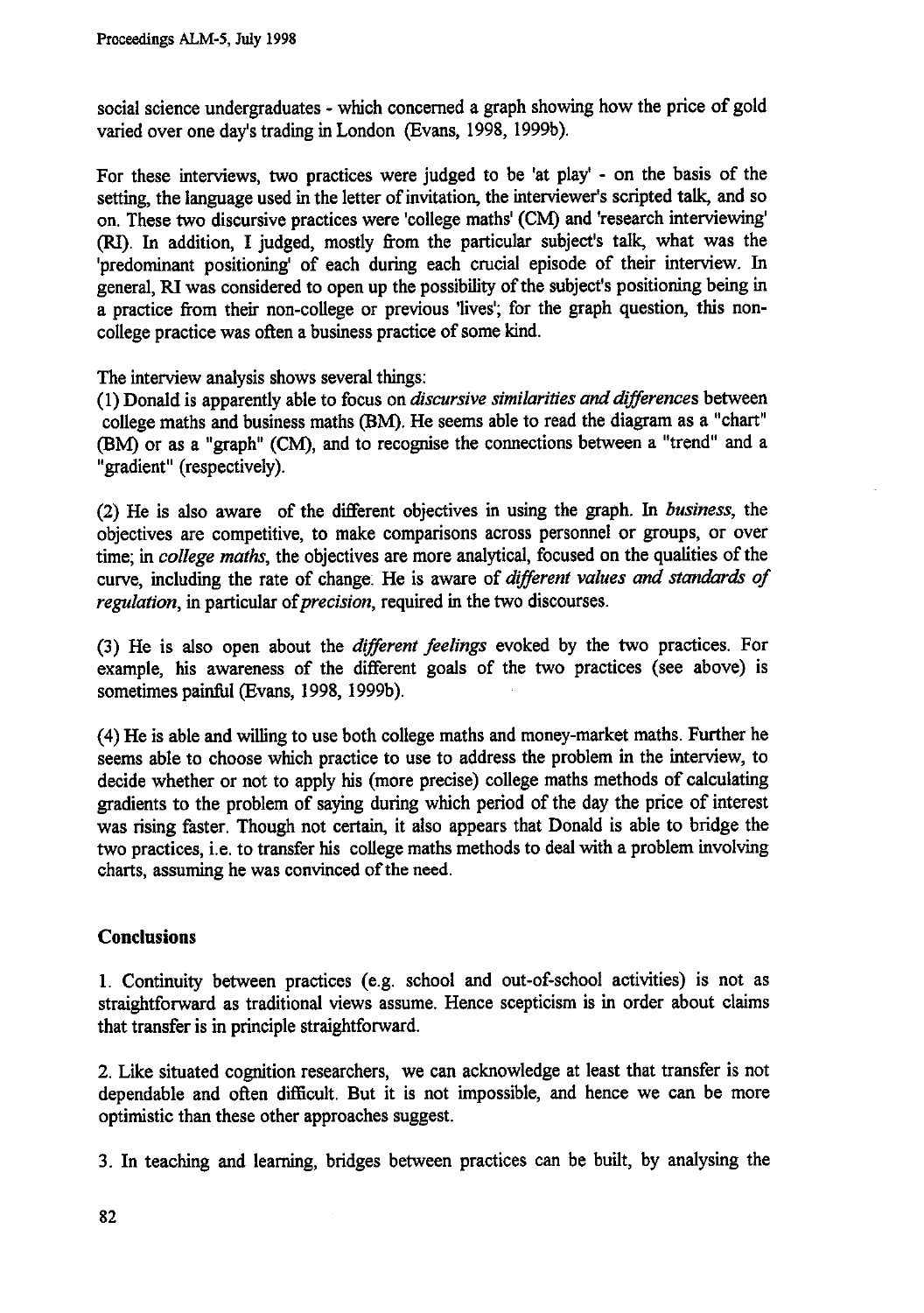similarities and differences between discourses (e.g. school vs. everyday maths), so as to identify fruitful "points of inter-relation" between school maths and outside ("target") activities.

4. The inter-relationships of thought and feeling have received insufficient emphasis in most discussions of transfer. They are important because they contribute to the inevitable tendency of language to flow in unexpected ways and generally to assume multiple meanings within different practices - which constitutes a severe limitation on the possibilities of any intended transfer.

5. Yet this ability of a signifier to form different signs also provides the basis for any transfer possibilities. Thus, though the successful crossing of bridges cannot be guaranteed "risk-free", this paper has sketched some steps it is necessary to follow. Thus, for anything like transfer to occur, a "translation" across discourses would have to be accomplished, as summarised in (3). This translation is not straightforward, but it often will be possible.

6. We need further study of transfer from school to work, including a focus on sign systems, and more widespread workplace studies in the styles of Recife (e.g. Nunes et al., 1993) and the London Institute (e.g. Noss and Hoyles, 1996).

7. Given the links between the notion of transfer and the traditional views criticised above, as well as widespread dissatisfaction with the notion (e.g. Lave, 1988, 1996), I propose that the term should be replaced either by 'translation' or by 'generalisation'.

## Notes

1. Indeed, insights from psychoanalysis can allow us a fuller consideration of the affective (Walkerdine, 1988; Evans and Tsatsaroni, 1994, 1996).

2. As with Walkerdine's position, I would want to broaden Schliemann's stipulation of 'the same relations of quantities' to mean 'similar or specifiably different'.

## **Bibliography**

Adda, J. (1986). Fight against academic failure in mathematics. **In P. Damerow et. al. (Eds.),** *Mathematics for all* (pp. 58-61). Paris: UNESCO.

Anderson, J. R., Reder, L.M. and Simon, H.A.(1996). Situated Learning and Education, *Educational Researcher, 25,* 4, 5-11.

Carraher, D. and Schliemann, A. (1998), The Transfer Dilemma. Paper presented at symposium "If Not Transfer, Then What?", Annual Meeting of the American Educational Research Association, San Diego; submitted for publication *inlournal of the Learning Sciences.*

Chaildin, S. and Lave, J. (Eds.) (1993). *Understanding Practice: Perspectives* on activity and context. Cambridge: CUP.